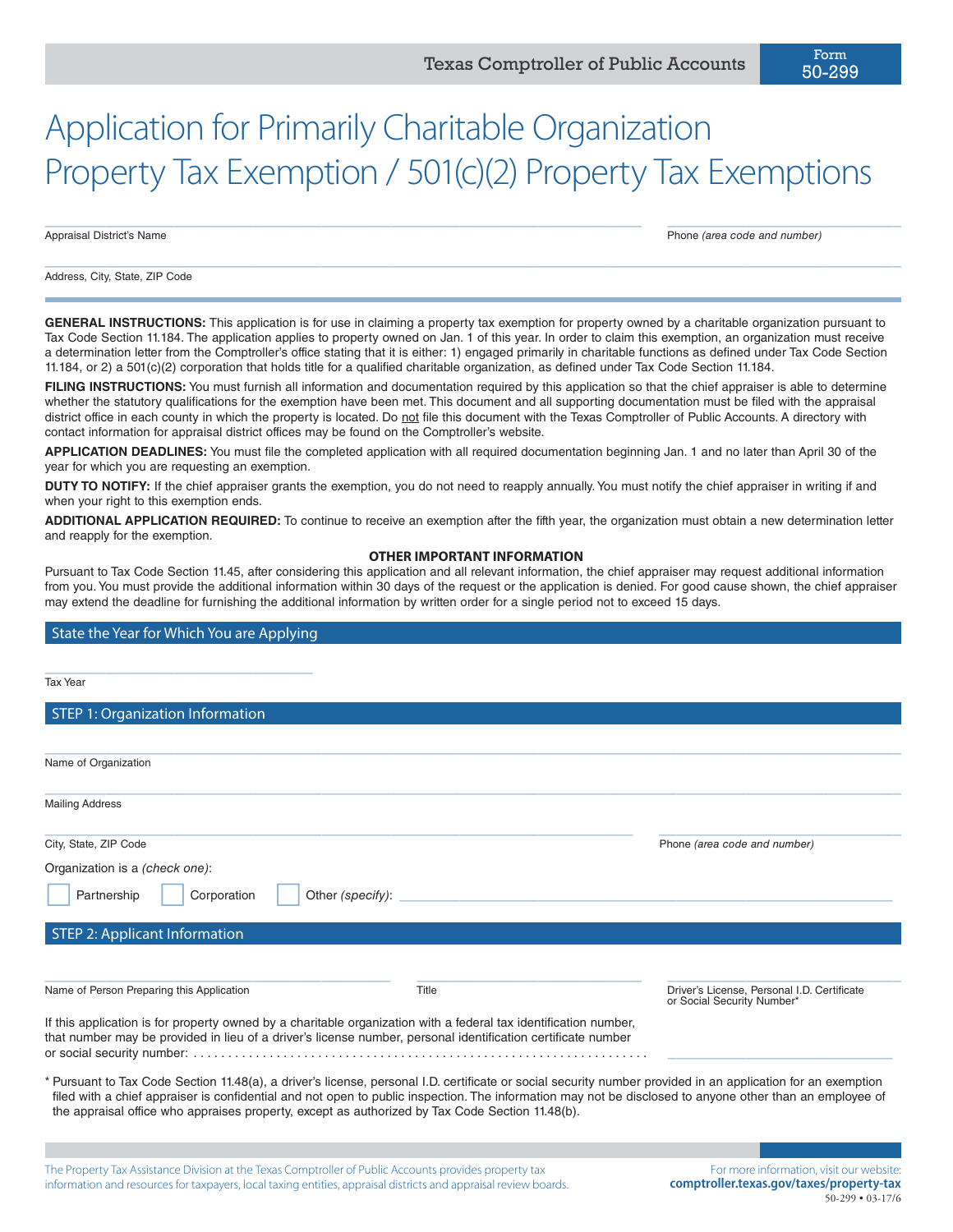## STEP 3: Property Information

- Attach one Schedule A form for **each** parcel of real property to be exempt.
- Attach one Schedule B form listing **all** personal property to be exempt.

### STEP 4: Comptroller's Determination

Attach a copy of the charitable organization's Comptroller property tax determination letter.

| 1. Have you received a Comptroller property tax determination letter that states whether the organization is engaged primarily                                                                                                                            |     | $\overline{\phantom{a}}$ No |
|-----------------------------------------------------------------------------------------------------------------------------------------------------------------------------------------------------------------------------------------------------------|-----|-----------------------------|
|                                                                                                                                                                                                                                                           |     |                             |
| 2. Have you received a Comptroller property tax determination letter that states whether the organization is a $501(c)(2)$<br>organization that holds title to property for a qualified charitable organization as defined under Tax Code Section 11.184? | Yes | No                          |

In what tax year did you apply for the Comptroller's determination? . \_\_\_\_\_\_\_\_\_\_\_\_\_

#### STEP 5: Certification and Signature

**NOTICE REGARDING PENALTIES FOR MAKING OR FILING AN APPLICATION CONTAINING A FALSE STATEMENT: If you make a false statement on this form, you could be found guilty of a Class A misdemeanor or a state jail felony under Penal Code Section 37.10.**

 $\_$  , and the set of the set of the set of the set of the set of the set of the set of the set of the set of the set of the set of the set of the set of the set of the set of the set of the set of the set of the set of th

"I, Printed Name of Property Owner or Authorized Representative

, swear or affirm the following:

(1) that each fact contained in this application is true and correct;

(2) that the property described in this application meets the qualifications under Texas law for the exemption claimed; and

(3) that I have read and understand the *Notice Regarding Penalties for Making or Filing an Application Containing a False Statement*."

sign here

Signature of Property Owner or Authorized Representative **Date** Date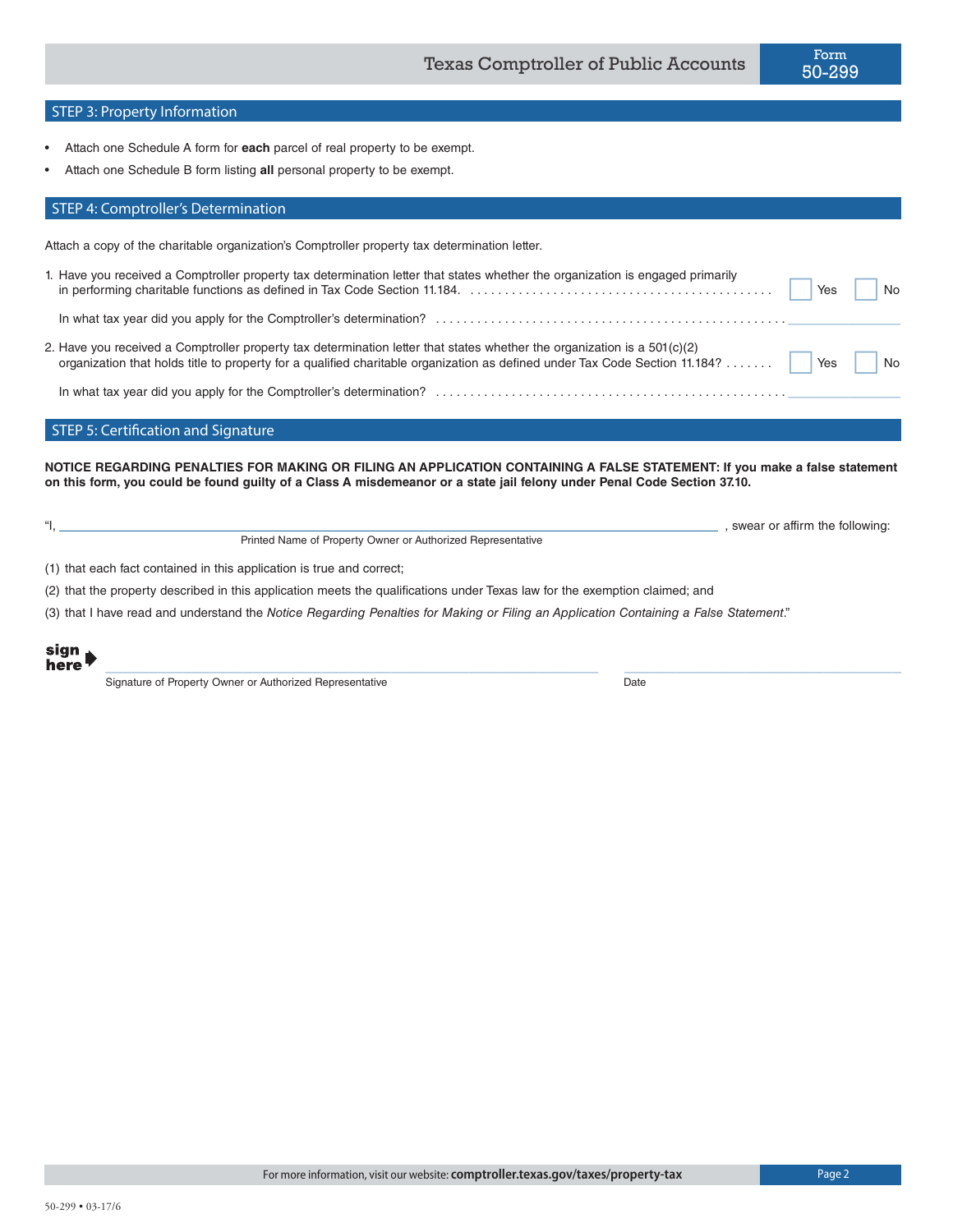# Schedule A: Description of Real Property

Complete one Schedule A form for **each** parcel of real property to be exempt. List only property owned by the organization. Attach all completed schedules to the application for exemption.

| Name of Property Owner                                                                                                                                                                                                                                                                                                                                                                                                                                                                                                                                                                                              |                                                          |                 |                                                  |  |
|---------------------------------------------------------------------------------------------------------------------------------------------------------------------------------------------------------------------------------------------------------------------------------------------------------------------------------------------------------------------------------------------------------------------------------------------------------------------------------------------------------------------------------------------------------------------------------------------------------------------|----------------------------------------------------------|-----------------|--------------------------------------------------|--|
| Address, City, State, ZIP Code                                                                                                                                                                                                                                                                                                                                                                                                                                                                                                                                                                                      |                                                          |                 |                                                  |  |
| Legal Description (if known)                                                                                                                                                                                                                                                                                                                                                                                                                                                                                                                                                                                        |                                                          |                 | Appraisal District Account Number (if known)     |  |
| Describe the Primary Use of This Property                                                                                                                                                                                                                                                                                                                                                                                                                                                                                                                                                                           |                                                          |                 |                                                  |  |
| If yes, answer the following questions:<br>If under construction, when will construction be completed?<br>If under physical preparation, check which activity the organization has done. (Check all that apply.)<br>Architectural work<br>Soil testing<br>Engineering work<br>Land clearing activities<br>2. Is the incomplete improvement designed and intended to be used exclusively by the qualified charitable organization?<br>If yes, attach a statement describing use of the revenue.<br>4. Is the land on which the incomplete improvement is located reasonably necessary for the use of the improvement | Site improvement work<br>Environmental or land use study |                 | Yes<br>No<br>Yes<br>No<br>Yes<br>No<br>Yes<br>No |  |
| List all other individuals and organizations that used this property in the past year and provide the following information for each.<br><b>Name</b>                                                                                                                                                                                                                                                                                                                                                                                                                                                                | <b>Dates Used</b>                                        | <b>Activity</b> | <b>Rent Paid, If Any</b>                         |  |
|                                                                                                                                                                                                                                                                                                                                                                                                                                                                                                                                                                                                                     |                                                          |                 |                                                  |  |
|                                                                                                                                                                                                                                                                                                                                                                                                                                                                                                                                                                                                                     |                                                          |                 |                                                  |  |
|                                                                                                                                                                                                                                                                                                                                                                                                                                                                                                                                                                                                                     |                                                          |                 |                                                  |  |
|                                                                                                                                                                                                                                                                                                                                                                                                                                                                                                                                                                                                                     |                                                          |                 |                                                  |  |

| the control of the control of the control of the control of the control of the control of the control of the control of the control of the control of the control of the control of the control of the control of the control |  |  |
|-------------------------------------------------------------------------------------------------------------------------------------------------------------------------------------------------------------------------------|--|--|
|                                                                                                                                                                                                                               |  |  |
|                                                                                                                                                                                                                               |  |  |
| the contract of the contract of the contract of the contract of the contract of the                                                                                                                                           |  |  |
|                                                                                                                                                                                                                               |  |  |

Continue on additional sheets as needed.